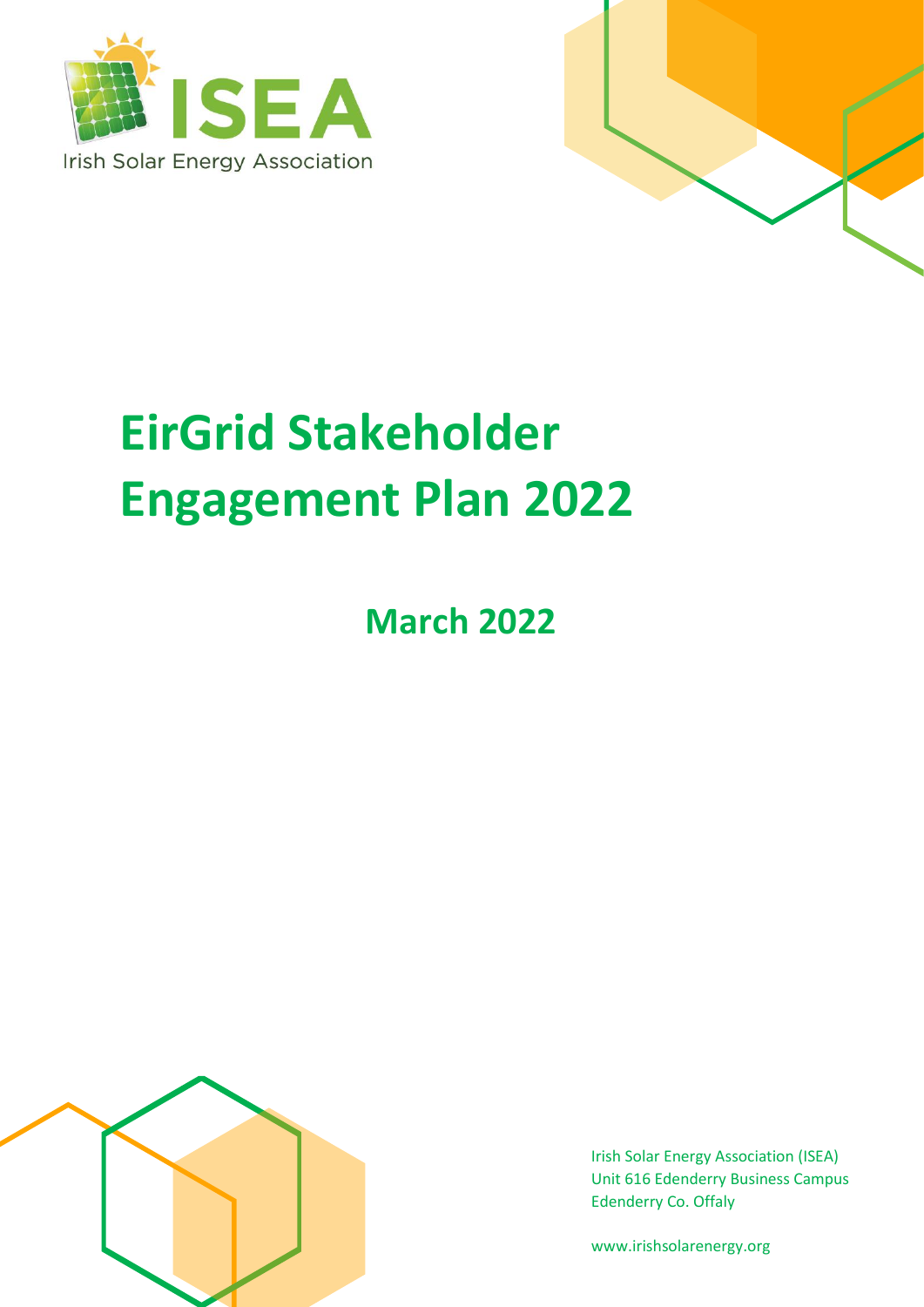

# **EirGrid Stakeholder Engagement Plan 2022**

**EirGrid**

#### **Irish Solar Energy Association response**

#### **1.0 Executive Summary:**

The Irish Solar Energy Association (ISEA) was established in 2013 to advance a policy and regulatory landscape promoting solar as a leading renewable energy technology that will decarbonise Ireland's electricity system and contribute to a successful and strong clean economy. We appreciate the opportunity to provide feedback on EirGrid Stakeholder Engagement Strategy and Plan 2022.

#### **Issues for Feedback**

#### I. Stakeholder Engagement:

- It is positive that the stakeholder segmentation analysis takes into consideration many stakeholders within the 'Customers and Industry stakeholders' category.
- We would encourage EirGrid to engage with industry to build more strategic grid infrastructure to facilitate the installation of more renewable energy assets on the network.
- EirGrid needs to provide evidence that proposals made by industry have been considered.

#### II. Our 2020 – 25 Strategy:

- ISEA agrees with EirGrid's prioritisation of climate change and decarbonisation.
- We welcome EirGrid's recognition of the need to engage continuously with industry.

#### III. Key areas of engagement for 2022:

• We have concerns about Shaping Our Electricity Future (SOEF). In our view, it is inconsistent with DECC policy as it decreases the probability of hitting the relevant climate targets.

#### IV. Sustainability:

- ISEA appreciates EirGrid's acknowledgement of engaging with stakeholders in meeting the challenges of transitioning to a low carbon society.
- The public & industry consultations and stakeholder engagement are welcome steps but these measures must result in substantive actions to be successful.

#### V. Security of Supply:

• ISEA recognises the recent challenges to the security of supply. The best way to protect the security of supply is for more renewable projects to energise more quickly.

#### VI. Operate, enhance & develop the all-island grid & market:

• Current connection standards are ultimately too conservative which impedes the progress of decarbonisation by increasing the cost of connecting to the grid.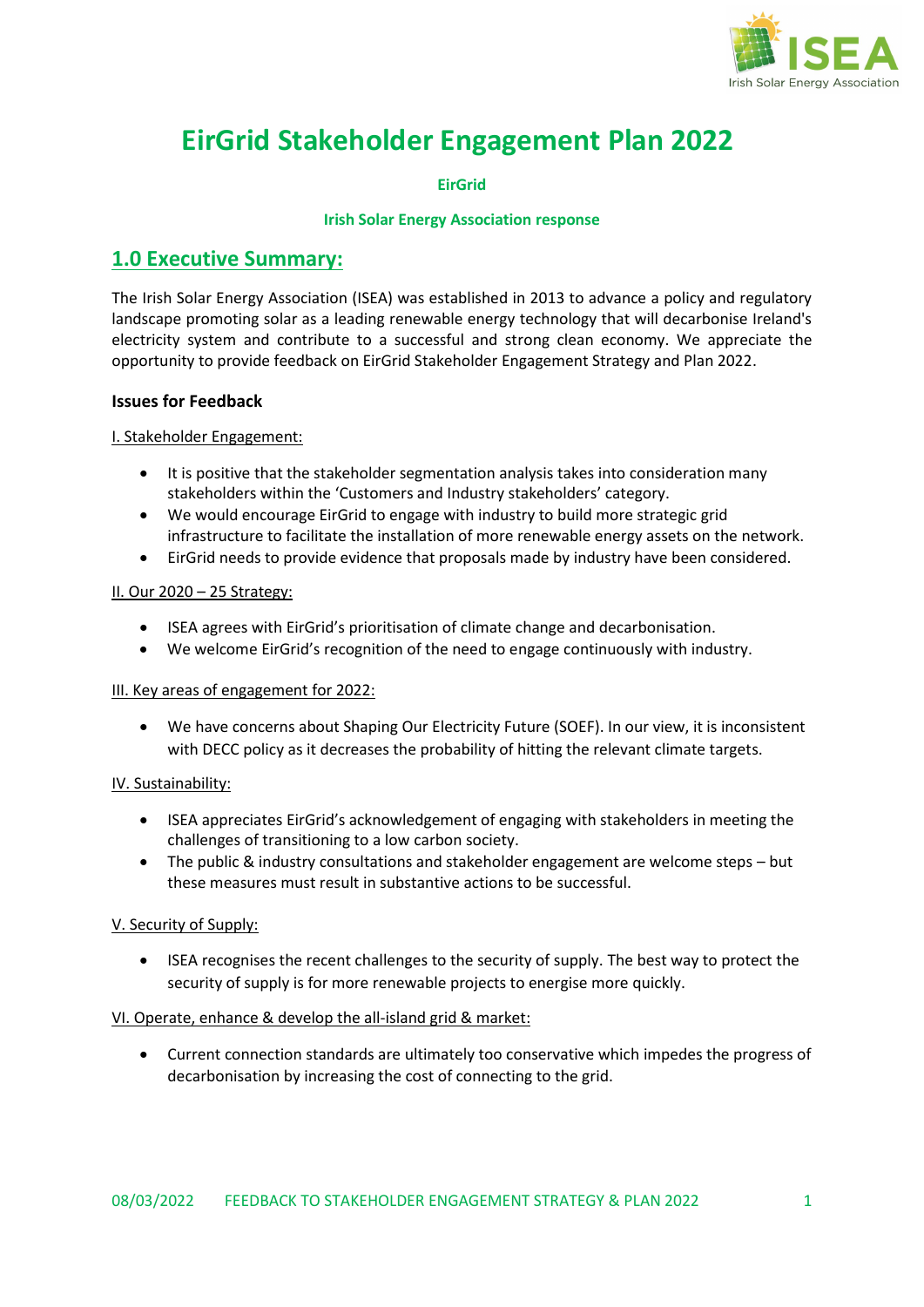

#### VII. Work with partners for positive change:

- ISEA endorses EirGrid's plan to collaborate with ESB Networks.
- This partnership must result in cost reductions & substantial changes to connection policy to be of benefit to the solar industry.

#### VIII. Connecting our Customers:

- It is positive to see that EirGrid aims to engage at an earlier stage with those connecting to the electricity transmission system.
- EirGrid's statements on the subject do not provide clarity on if EirGrid will provide a greater degree of cost certainty.

#### IX. Regulation & Other Key Partners:

- ISEA welcomes the identification of industry representative bodies as a 'key partner'.
- Engagement must be resourced appropriately and result in dividends for stakeholders.

#### **Next Steps**

ISEA submits our response to EirGrid. We would welcome the opportunity to discuss the analysis underpinning our response and contents of same.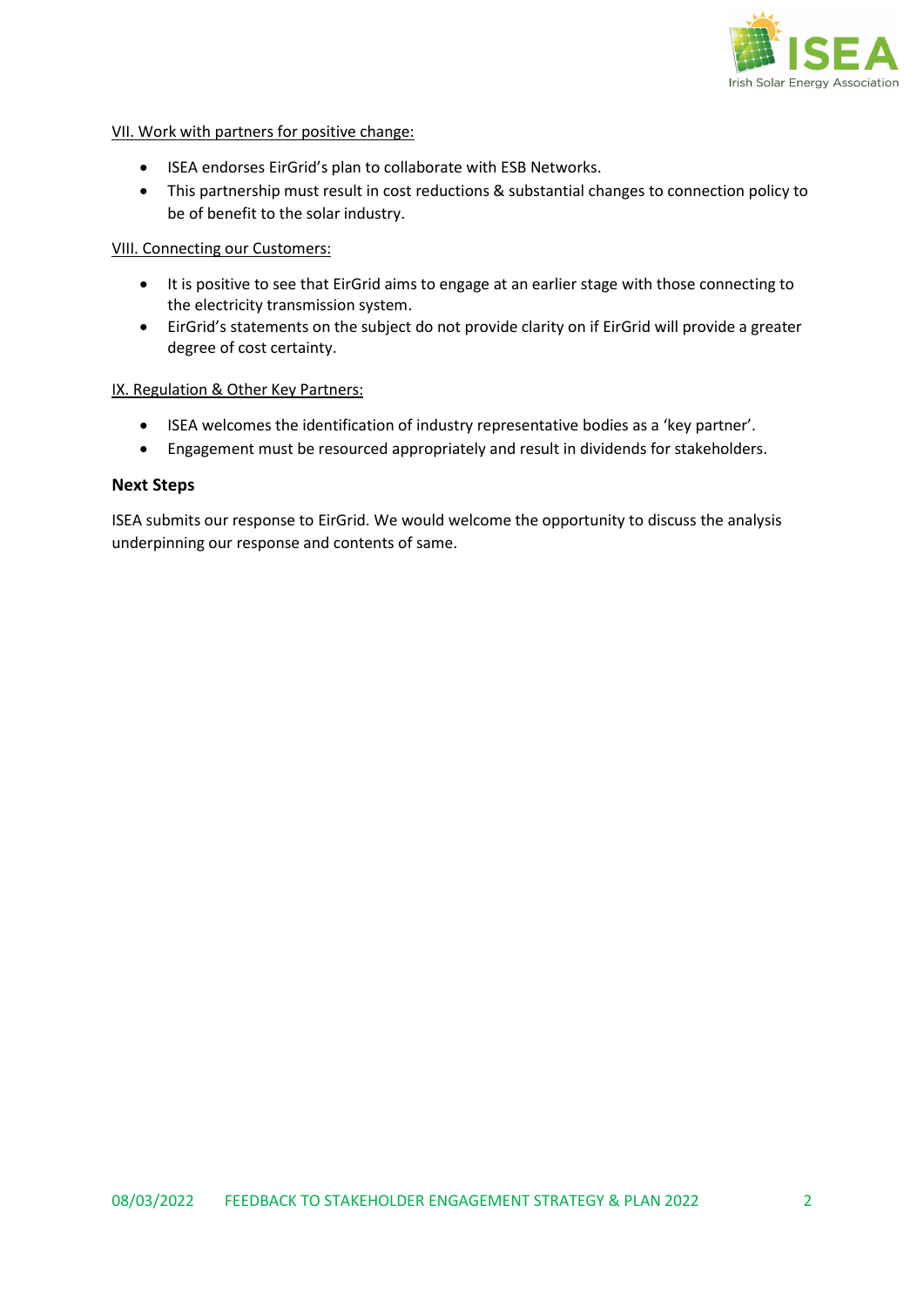

# **3.0 Consultation Questions:**

#### 1. Do you have any feedback on our Stakeholder Engagement Plan 2022?:

ISEA welcomes EirGrid's acknowledgement of the large number of stakeholders they have. It is a positive feature that the stakeholder segmentation analysis takes into consideration many stakeholders within the 'Customers and Industry stakeholders' category. However, the acknowledgement of a wide variety of stakeholders within this process emphasises the importance of resourcing engagement appropriately while not compromising the delivery function.

ISEA appreciates EirGrid's acknowledgement of engaging with stakeholders in meeting the challenges of transitioning to a low carbon society. The public & industry consultations and stakeholder engagement are welcome steps towards achieving this goal – but we are keen to underline that these measures must result in substantive actions to be successful.

We welcome EirGrid's recognition of the need to engage continuously with industry and we agree with the primary goal to *''lead the island's electricity sector on sustainability and decarbonisation.''*  However, we do question if this goal aligns with EirGrid's role to *''operate, develop and enhance the all-island power system and the wholesale electricity market.''*

ISEA endorses EirGrid's plan to collaborate with ESB Networks to develop, maintain and manage the transmission system. However, we are keen to emphasise that this partnership must result in cost reductions & substantial changes to connection policy to be of benefit to the renewables industry. The impacts of this interaction/partnership should be evident and evidenced in future plans. It must generate concrete outcomes that stakeholders can experience.

We respectfully request that EirGrid engage with ESB Networks and industry to encourage a rapid acceleration in their delivery of connections, more flexibility in the process, and, as an early priority, the production of work programmes consistent with the RESS-1 timelines.

#### 2. Would you like to see any further information covered in future EirGrid Stakeholder Engagement Plans?:

We welcome that EirGrid intends to engage through several channels and mechanisms. We notice however that key performance indicators for many of these mechanisms are not mentioned in the Stakeholder Engagement Plan. As a semi-state body, the distribution system operator, and a key delivery partner for renewables, EirGrid should be as transparent as possible in its decision-making processes and governance.

#### 3. Do you have any view on the direction EirGrid's Stakeholder Engagement should be going in the coming years?:

In our view, EirGrid's communication of their economic assessment of policy implementation options needs to be meaningful for citizens & industry. In other words, assessments of this nature should include a more holistic ''whole of society'' costing. In this scenario, the cost of potential solutions to an issue on the network cannot be expressed solely as the cost to EirGrid. To accurately quantify the total cost to society, a list of relevant variables can be include (but are not necessarily limited to):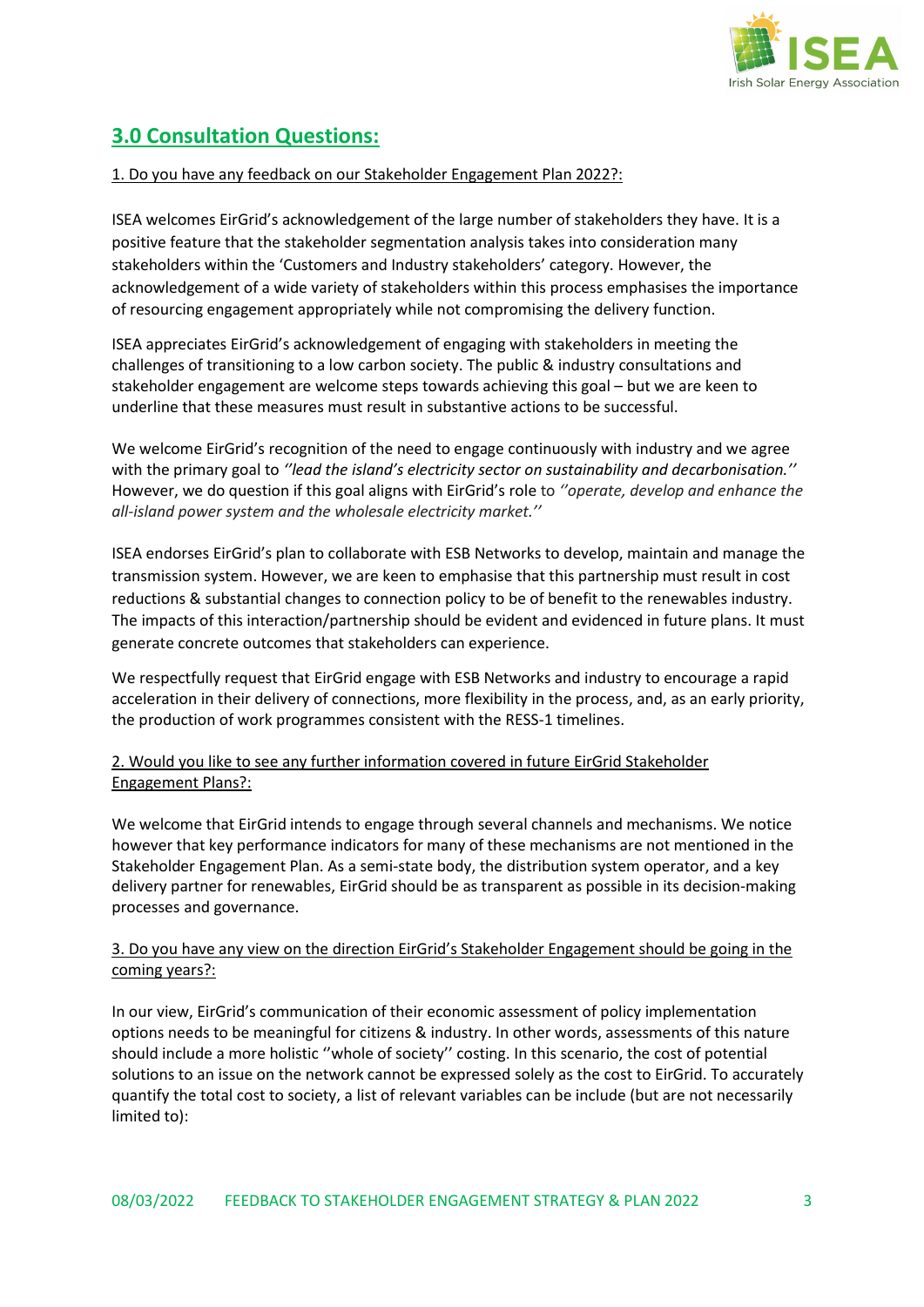

- Changes in curtailment levels (related constraint payments which land on bills via suppliers are worth EUR341mn this year).
- Bidding price of RESS renewables which affects PSO costs to the consumer.
- The carbon emissions of the sector which can be captured in the power price bid by thermal generators. In addition, it can result in customers not having access to zero marginal cost renewables.
- The use of system charges.

We also encourage EirGrid to consider the inclusion of supply chain transparency as part of their Environmental Reporting – the overseas production & importation of equipment is ultimately part of EirGrid's environmental footprint even if this is not considered as part of Ireland's official emissions statistics. It may also be worthwhile to consider Supply Chain Transparency as part of procurement – EirGrid should be able to demonstrate that procured equipment is manufactured by workers who operate in ethical & safe conditions. This is important not only for environmental & social responsibility obligations but also for managing public relations with key stakeholders.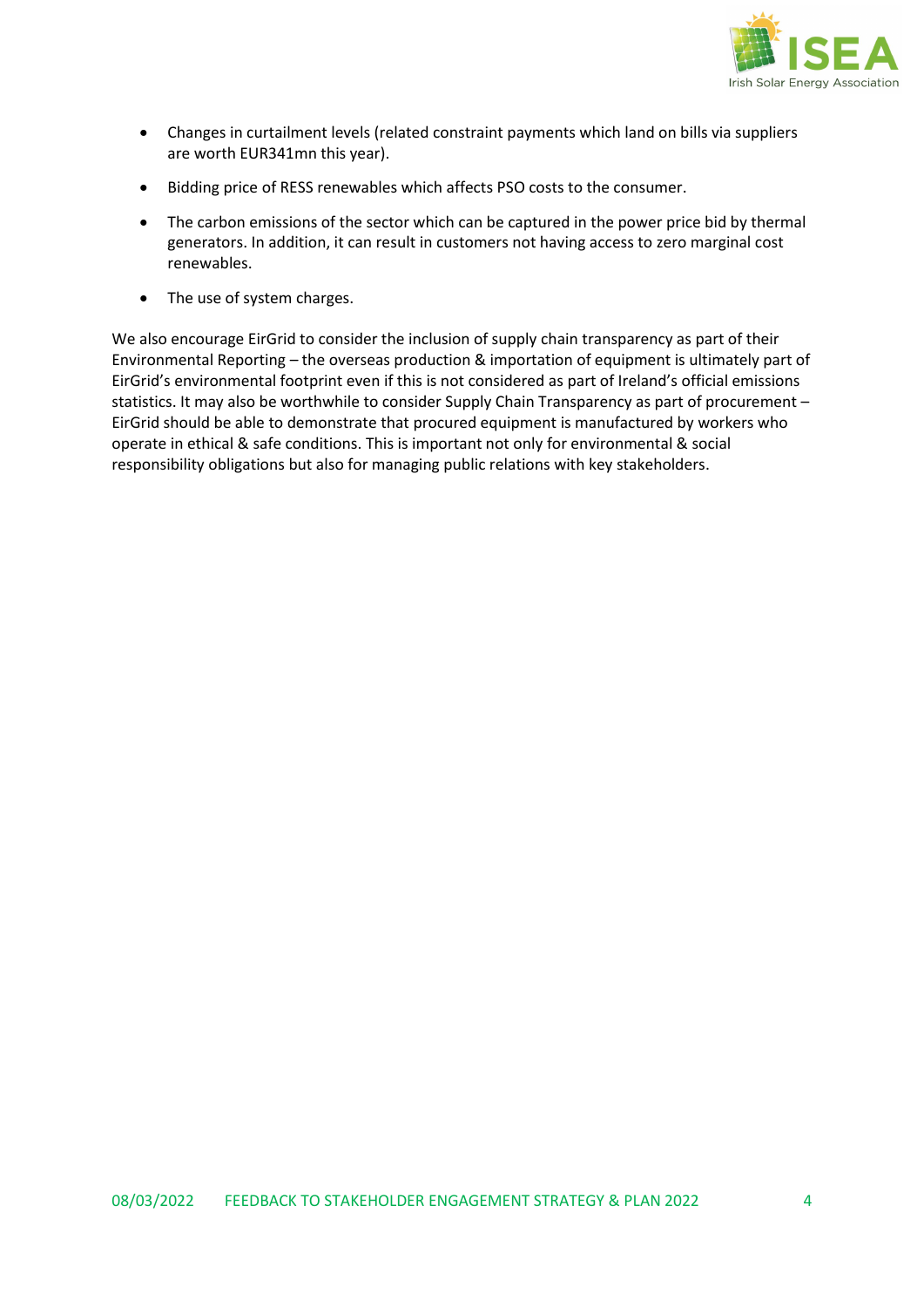

### **4.0 Feedback:**

The Irish Solar Energy Association (ISEA) was established in 2013 to advance a policy and regulatory landscape promoting solar as a leading renewable energy technology that will decarbonise Ireland's electricity system and contribute to a successful and strong clean economy. As the leading voice for the Irish solar industry, ISEA works closely with stakeholders to advance the solar agenda on behalf of our members. ISEA is committed to delivering 5 gigawatts (GW) of utility-scale solar and 1GW of customer-scale solar in the next eight years to make a significant contribution towards 2030 energy targets and achieve a diverse and clean electricity network.

#### I. Stakeholder Engagement:

ISEA welcomes EirGrid's acknowledgement of the considerable number of stakeholders they have. It is a positive feature that the stakeholder segmentation analysis takes into consideration many stakeholders within the 'Customers and Industry stakeholders' category. However, the acknowledgement of a wide variety of stakeholders within this process emphasises the importance of resourcing engagement appropriately while not compromising the delivery function. We are also keen to ask that EirGrid provide adequate time for stakeholders to respond to consultations by considering that stakeholders may have varying resources.

We also welcome that EirGrid intends to engage through several channels and mechanisms. We notice however that key performance indicators for these metrics are not defined. As a semi-state body, the distribution system operator, and a key delivery partner for renewables, EirGrid should be as transparent as possible in its decision-making and governance.

We would encourage EirGrid to engage with industry to build more strategic grid infrastructure to facilitate the installation of more renewable energy assets on the Irish electricity network. In light of recent constraints reports, there is clear evidence of the need for this in order to minimise wasted renewable electricity – especially as constraints and curtailments are likely to increase dramatically once ECP 2.2. projects connect to the system. As Grid will be a scarce resource until more key infrastructure is built, Ireland will continue to struggle with meeting its emissions targets until more grid capacity is made available.

As an industry, we have found EirGrid staff willing to engage and communicate with us. However, the levels of good practice in this area have been inconsistent. We find that there is ultimately minimal evidence that views have been considered or the analysis done to warrant the rejection of the input. We recognise that EirGrid is not required to make changes to their practices based on the industry's position, but to retain positive relationships with industry stakeholders EirGrid needs to provide evidence that proposals made by industry have been considered – regardless of the outcome. In effect, there appears to be a mismatch between EirGrid's public rhetoric and on-theground delivery.

#### II. Our 2020 – 25 Strategy:

ISEA agrees with EirGrid's prioritisation of climate change and decarbonisation within their strategy: *''our 2020-25 strategy is shaped by two factors; climate change and the transition of the electricity sector to low-carbon, renewable energy. This strategy was informed by extensive engagement with key stakeholders. These included industry fora, government departments, customers, as well as board members, management and staff from across EirGrid Group.''*

We welcome EirGrid's recognition of the need to engage continuously with industry and we agree with the primary goal to *''lead the island's electricity sector on sustainability and decarbonisation.''*  However, we do question if this goal aligns with EirGrid's role under legislation *to ''operate, develop*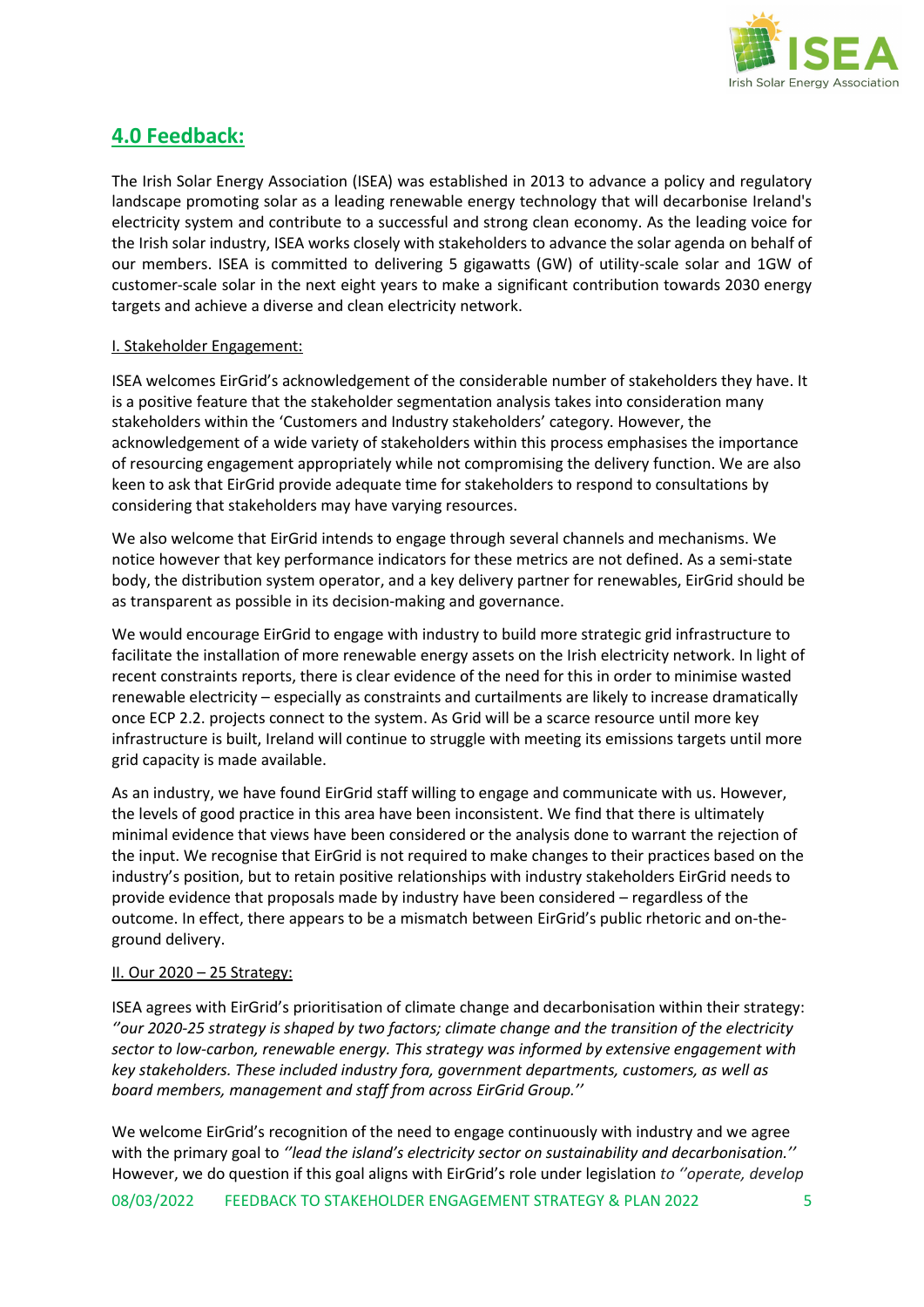

*and enhance the all-island power system and the wholesale electricity market.''* However, we are supportive of the supporting goals to '*'operative, develop and enhance the all-island grid''*, '*'work with partners for positive change''* and *''engage for better outcomes for all''* subject to the caveat that key performance indicators for these supporting goals are not mentioned in the Stakeholder Engagement Plan. In the interest of accountability, we believe this should be made available to EirGrid stakeholders.

#### III. Key areas of engagement for 2022:

We appreciate the intent of EirGrid in aiming to provide 'thought leadership' on energy policy but we question if this role is within their purview. Strictly speaking, it is the responsibility of the Department of Environment, Climate & Communications (DECC) to set policy in this area (though we recognise that is appropriate for EirGrid to express a view). Within this frame, EirGrid's view should be subject to governance and oversight, but it should also not be binding in terms of setting formal policy.

ISEA believes that an 'Education and Engagement Campaign' by EirGrid to inform the public as to their role is particularly important for ensuring societal acceptance of the green transition and the building of grid infrastructure.

In previous engagements, we have expressed concerns about Shaping Our Electricity Future (SOEF). In our view, it is inconsistent with DECC policy to decarbonise Ireland's electricity system as it decreases the probability of hitting the relevant climate targets. Our key concerns are as follows:

- SOEF sets out EirGrid's preferred way for the transmission system to accommodate 70% by 2030 which is not equivalent to the least cost blend of renewables for the consumer, on which theme we have provided a variety of reports and data.
- The report does not distinguish between the generation profile of wind and solar. As solar has a strong inverse correlation with wind, it can be more readily accommodated on the existing system than the equivalent GWh of new wind energy.
- DECC policy aims to decarbonise our electricity system, not to hit a target RES-E penetration at a moment in time. It has been demonstrated that adding solar is more effective in reducing carbon from the system than an equivalent GWh volume of incremental wind. Furthermore, solar can be connected to the system many years in advance of offshore wind, but these carbon benefits have not been factored into the EirGrid analysis.
- By proposing the bulk of the new generation from offshore wind, EirGrid is proposing a heavy concentration of risk. There are significant risks that offshore wind may not deliver the required volumes by 2030 and it is ill-advised to rely heavily on a single source over which we have limited control due to international competition and supply chains.
- SOEF seems to assume non-delivery of interim renewable targets through an excessive reliance upon offshore wind arriving in the second half of the decade.
- SOEF sends a specific negative signal to potential investors in Irish renewables by suggesting a cap on solar PV in the near term, which is extremely concerning to us and our members.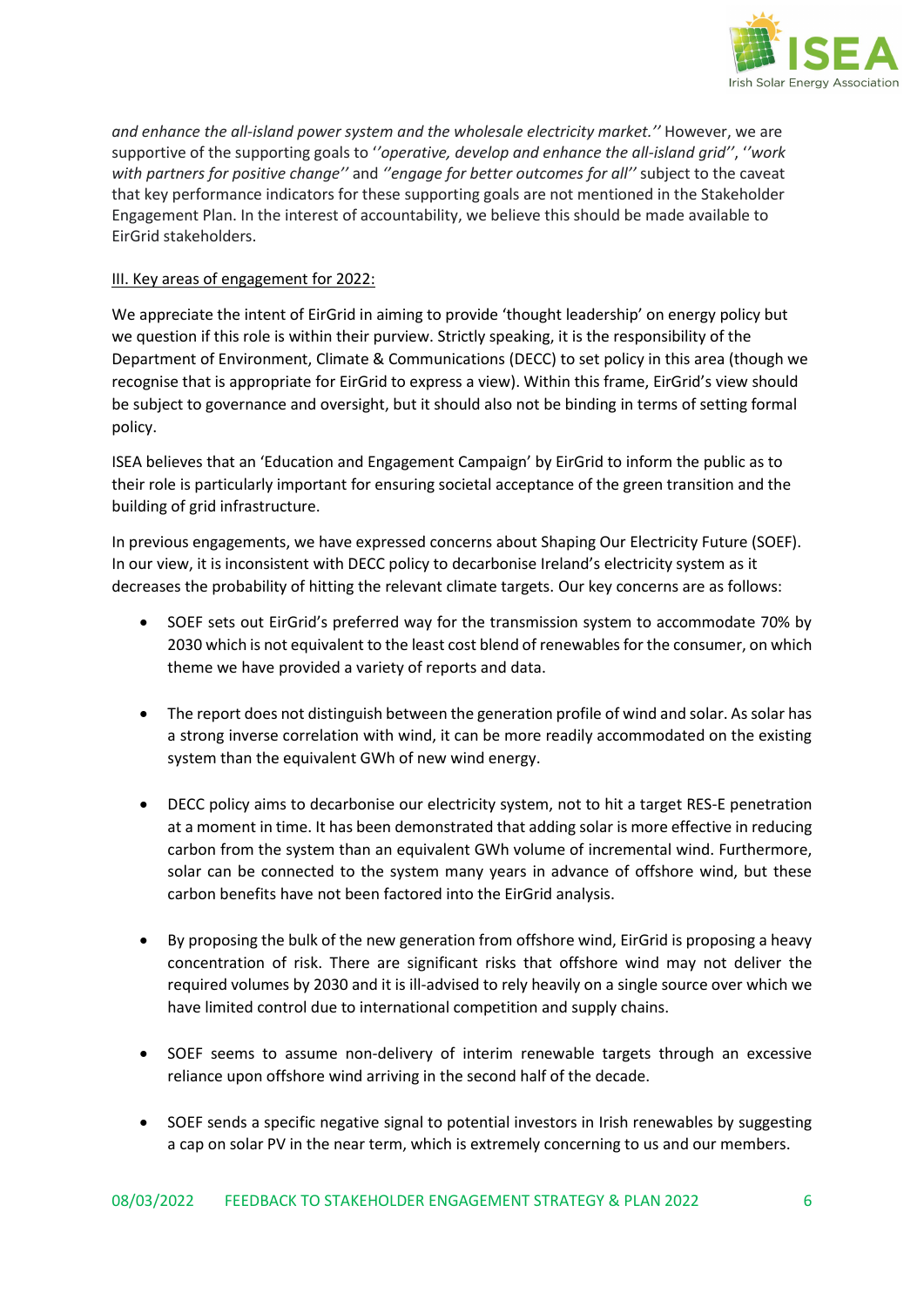

We encourage EirGrid to engage further with ISEA and its members on the implications of Shaping Our Electricity Future to find a more equitable solution. Aside from this, we have no major objections to the other proposals for engagement with stakeholders on Shaping Our Electricity Future. However, we would once again like to emphasise that it is important for industry to see delivery on EirGrid proposals as opposed to just rhetoric.

We welcome EirGrid's moves to engage via customer surveys, CRM tools, and customer clinics as well as making changes to improve the accessibility of information. From the generation point of view, we appreciate recent actions taken by EirGrid to be more available in general to generation customers.

#### IV. Sustainability:

ISEA appreciates EirGrid's acknowledgement of engaging with stakeholders in meeting the challenges of transitioning to a low carbon society. The public & industry consultations and stakeholder engagement are welcome steps towards achieving this goal – but we are keen to underline that these measures must result in substantive actions to be successful.

We would also encourage EirGrid to consider the inclusion of supply chain transparency for this reason as part of their Environmental Reporting – the overseas production & importation of equipment is ultimately part of EirGrid's environmental footprint even if this is not considered as part of Ireland's official emissions statistics.

It may also be worthwhile to consider Supply Chain Transparency as part of procurement – EirGrid should be able to demonstrate that procured equipment is manufactured by workers who operate in ethical & safe conditions. This is important not only for environmental & social responsibility obligations but also for managing public relations with key stakeholders.

#### V. Security of Supply:

ISEA recognises the recent challenges to the security of supply. We welcome EirGrid's plans to engage with other stakeholders to protect energy supplies, but ultimately it is our view that the best way to protect the security of supply is for more renewable projects to energise more quickly. This requires the construction & delivery of more enabling infrastructure and connections. In effect, Ireland needs to triple its renewable electricity volume to simultaneously meet demand and reduce emissions to meet Climate Action Plan targets. Solar can assist with this as its generation profile is inversely correlated with wind due to solar serving as a largely predictable source of renewable energy that runs during the day to displace less efficient assets. In effect, solar maximises the volume of consistently available renewable electricity whose demand fit can reduce network issues.

#### VI. Operate, enhance & develop the all-island grid & market:

We appreciate EirGrid's efforts to create a more efficient network through maintaining & replacing network infrastructure. However, ISEA does feel that current connection standards are ultimately too conservative which in turn impedes the progress of decarbonisation by increasing the cost of connecting to the grid – though we recognise that ESB Networks is largely responsible for this. We are open to engaging with EirGrid on more appropriate standards for the Irish electricity system.

In our view, part of the solution is for EirGrid to work more forcefully with the regulatory authorities to generate the wholesale market changes as envisaged in Shaping Our Electricity Future and to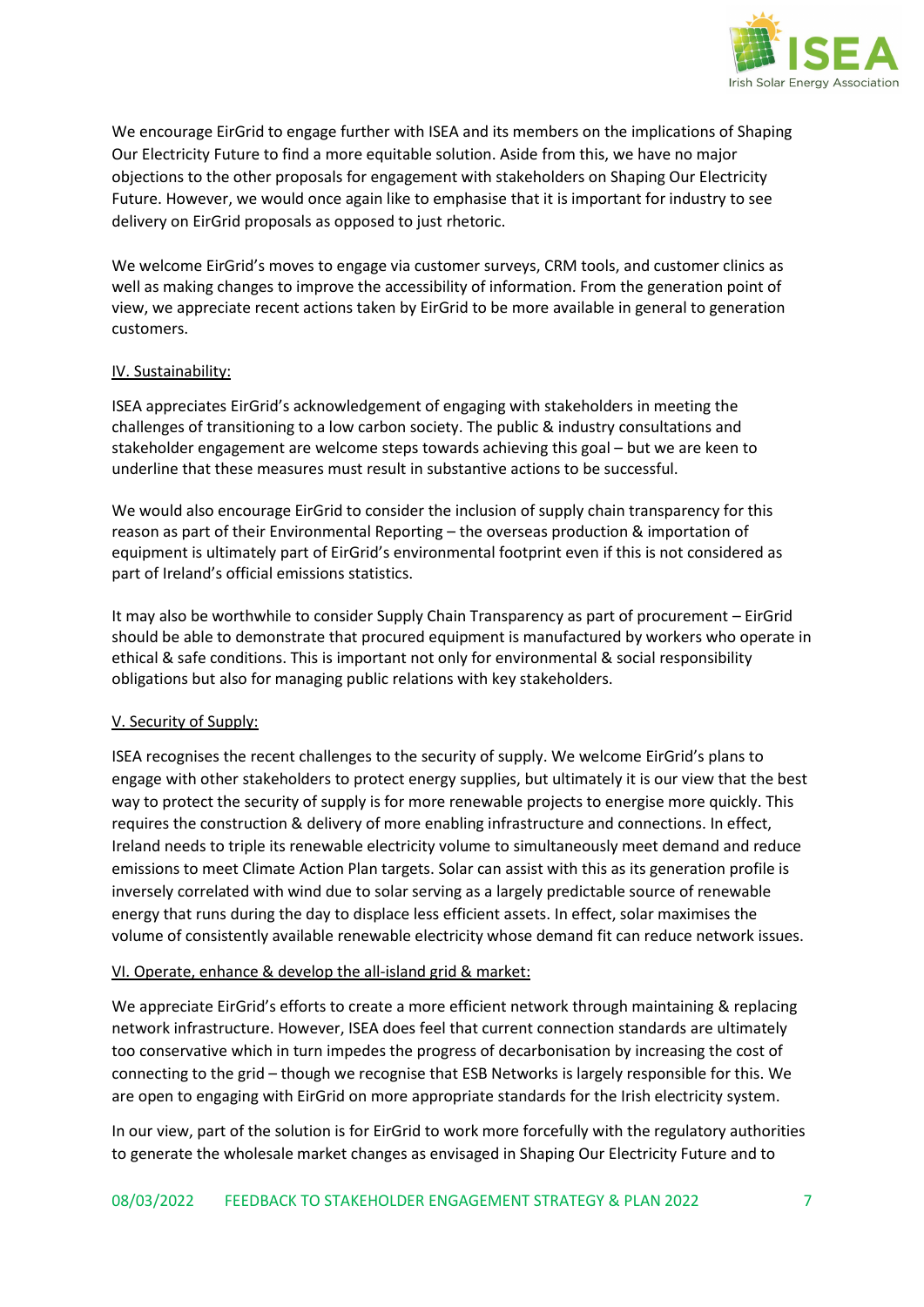

move forward on making provision for flexible connections such as battery storage and hybrid renewable sites.

#### VII. Work with partners for positive change:

ISEA endorses EirGrid's plan to collaborate with ESB Networks to develop, maintain and manage the transmission system. However, we are keen to emphasise that this partnership must result in cost reductions & substantial changes to connection policy to be of benefit to the solar industry.

We respectfully request that EirGrid engage with ESB Networks and industry to encourage a rapid acceleration in their delivery of connections, more flexibility in the process, and, as an early priority, the production of work programmes consistent with the RESS-1 timelines. The evidence of the impact of this engagement should be demonstrable in the outcomes it creates for stakeholders.

Our experience of the RESS-1 rollout to date is that connections at both transmission and distribution levels for certain projects are not being delivered at a rate consistent with meeting the RESS-1 delivery dates. This slow rate of network deployment on some solar projects risks compromising the wider renewables rollout, therefore, impacting on our ability to meet our carbon emissions targets.

The RESS-1 support framework incentivises projects to deliver as early as possible to start earning support payments. Successful RESS-1 bidders placed competitive bids based on this fact, with some projects hoping to begin operations this year. Every day of delay is a day that the clock is ticking on the RESS-1 contracts, meaning more carbon emissions and lost revenue for RESS-1 projects, undermining their financial models and underpinnings.

In the meantime, elements of connection costs have shifted from what was quoted by the System Operators to inform many RESS-1 bids and this is a major issue for project financing. While we have seen improvements in terms of engagement with customers and positive public statements, the actual delivery of projects on the ground is frustrated by inflexible rigid processes. To add to this, passthrough costs can vary dramatically between projects seemingly without explanation. This has been an issue of particular concern for ISEA members involved in transmission projects.

#### VIII. Connecting our Customers:

It is very positive to see that EirGrid aims to engage at an earlier stage with those connecting to the electricity transmission system: *''engage early with potential customers seeking to connect to the transmission system. We will provide information and guidance on the transmission system, potential connection methods, connection policy and the connection process to support customers in making informed decisions.''* Despite this progress, we note that these statements are still quite vague as it does not provide clarity on if EirGrid will provide a greater degree of cost certainty. On a positive note, we appreciate efforts made by the TSO to complete more upfront analysis to minimise non-viable projects progressing and enable better RESS bidding.

As mentioned previously, we welcome the cited criteria for success, but we note that these criteria do not have quantified metrics or specified delivery timeframes attached to them. We propose that EirGrid provide some indications to this effect so that the TSO can be held accountable but also that industry can factor in delivery timelines to their project planning.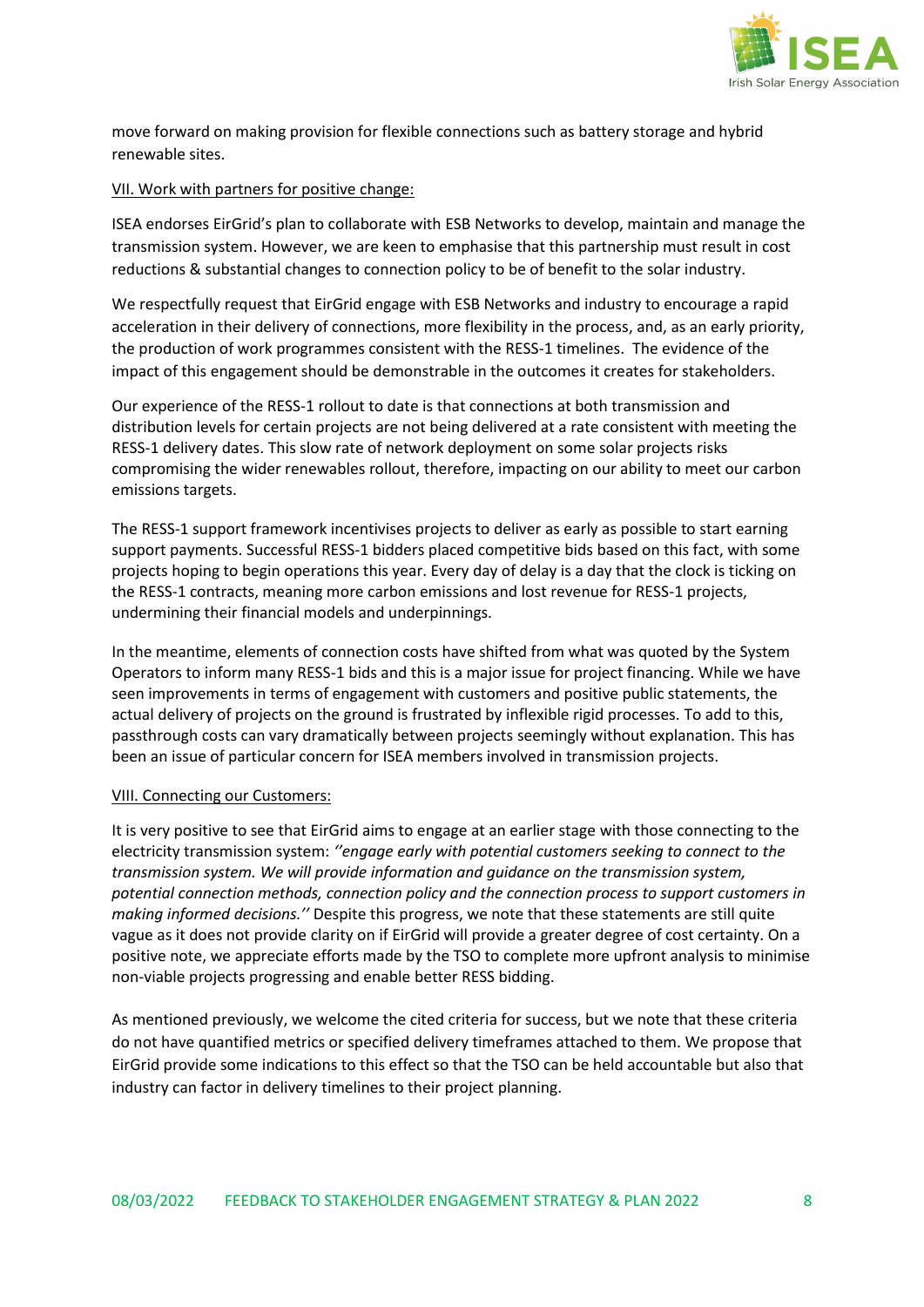

#### IX. Regulation & Other Key Partners:

ISEA welcomes EirGrid's proposal to work more closely with the CRU, particularly in respect of facilitation of interconnection, PR5 implementation, and offshore policy. We welcome the identification of industry representative bodies as a 'key partner'. As mentioned previously, engagement must be resourced appropriately and result in dividends for industry stakeholders.